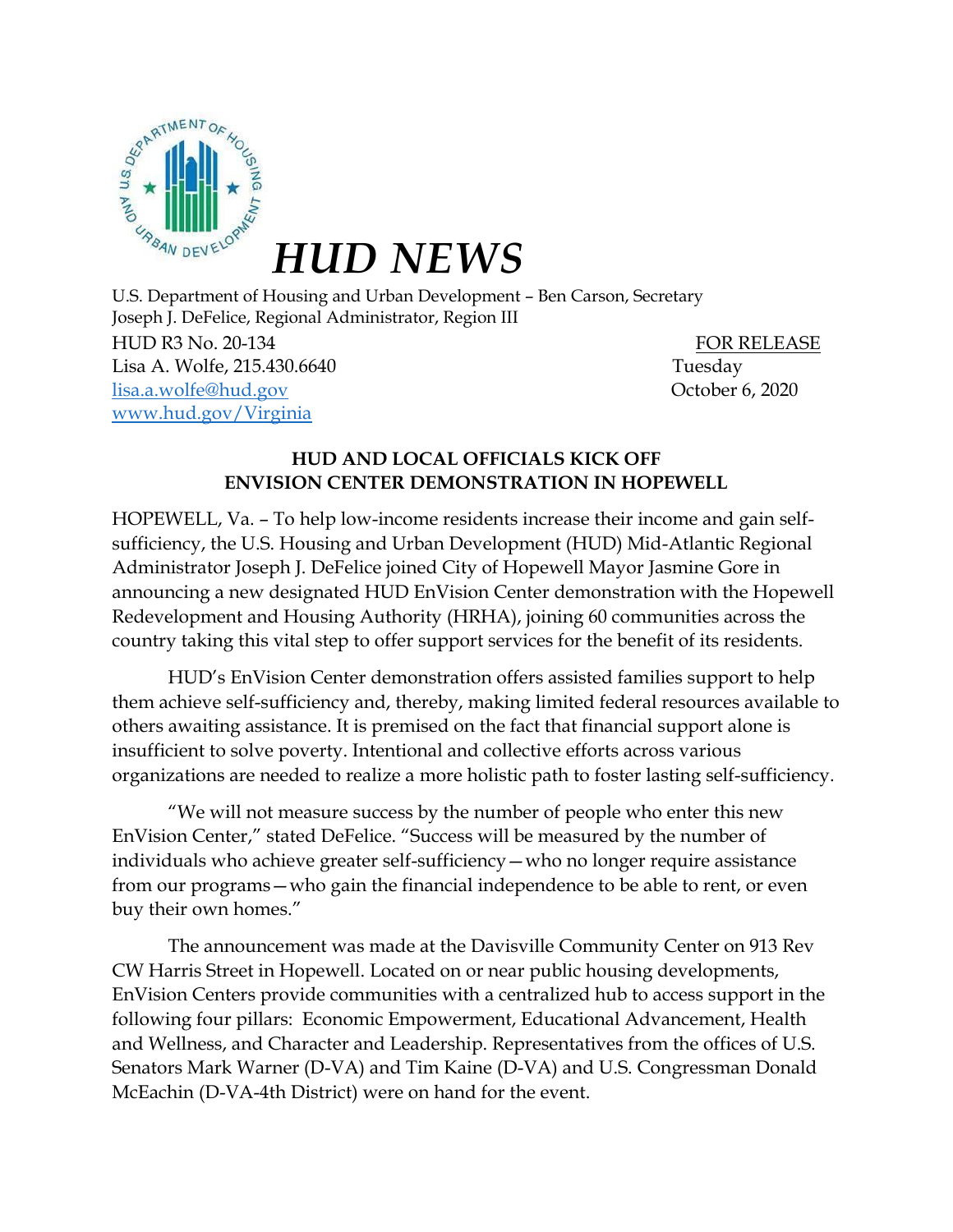"HRHA is grateful and energized by the opportunity to participate as an EnVision Center provider. This will enhance the efforts already being taken by the authority to facilitate economic self-sufficiency for our residents and our community. Our mission is to promote adequate and affordable housing, economic opportunity and a suitable living environment free from discrimination," stated HRHA Chief Executive Officer Steven A. Benham, Sr. "A core value of HRHA is to provide exceptional customer service both internally and externally. Through responsible leadership, teamwork and collaboration we are a catalyst for positive change in the community.

The EnVision Center is a perfect complement to existing efforts to improve the quality of life of all low-income persons in Hopewell. We are fortunate to have great community partners at the table working to provide Economic Empowerment, Educational Advancement, Health and Wellness, and Character and Leadership. We are very excited to move our efforts to a higher level via the EnVision Center concept."

"I am incredibly excited about this new opportunity that the HRHA was able to create for their residents!" exclaimed Mayor Gore. "Community advocates have known that equitable resources within the community is key to help everyone have the ability to reach their fullest potential. It is critical now more than ever to invest in human capital. The HRHA has demonstrated that they can leverage economic investment with economic mobility to ensure that residents can improve their quality of life.

In order to do this, services much like what will be offered in the EnVision Center are a necessity. The City is currently in the process of mirroring a similar layout to support Hopewell residents and promote cross-department collaboration. I look forward to seeing the positive results from the EnVision Center serve as a shining example throughout the City of Hopewell."

Also on hand for the announcement was Kathryn Thompson, Executive Director of Southside Transformation Opportunities for Residents and Youth (STORY), HRHA's nonprofit partner in the new venture.

"I am very excited about the opening of the Hopewell EnVision Center," added Thompson. "The Partnership for Healthy Public Housing Communities is committed to systems level change to benefit public housing and other low-income citizens of Hopewell. We are very excited about the potential for new federal, state and local partnerships and opportunities that will enable us to offer programs that rewrite the stories of these families. We are very proud of our work thus far and will continue to focus on trauma informed schools and communities as we expand into workforce training and development."

To learn more about HUD Secretary Carson's EnVision Center demonstration, please visit [HUD.gov/EnVision Centers.](https://linkprotect.cudasvc.com/url?a=https%3a%2f%2fwww.hud.gov%2fenvisioncenters&c=E,1,hj-sZY5mD-NxmsL2gz5Yb8P4s_OwLcjs-1PWRRxlP12rFssJ5cutQxR05VbK3XfgiUEa3x9pgJve2EAh-3UBh9wnCsM63XXWri2NungFkXjSDQzWjlVu&typo=1)